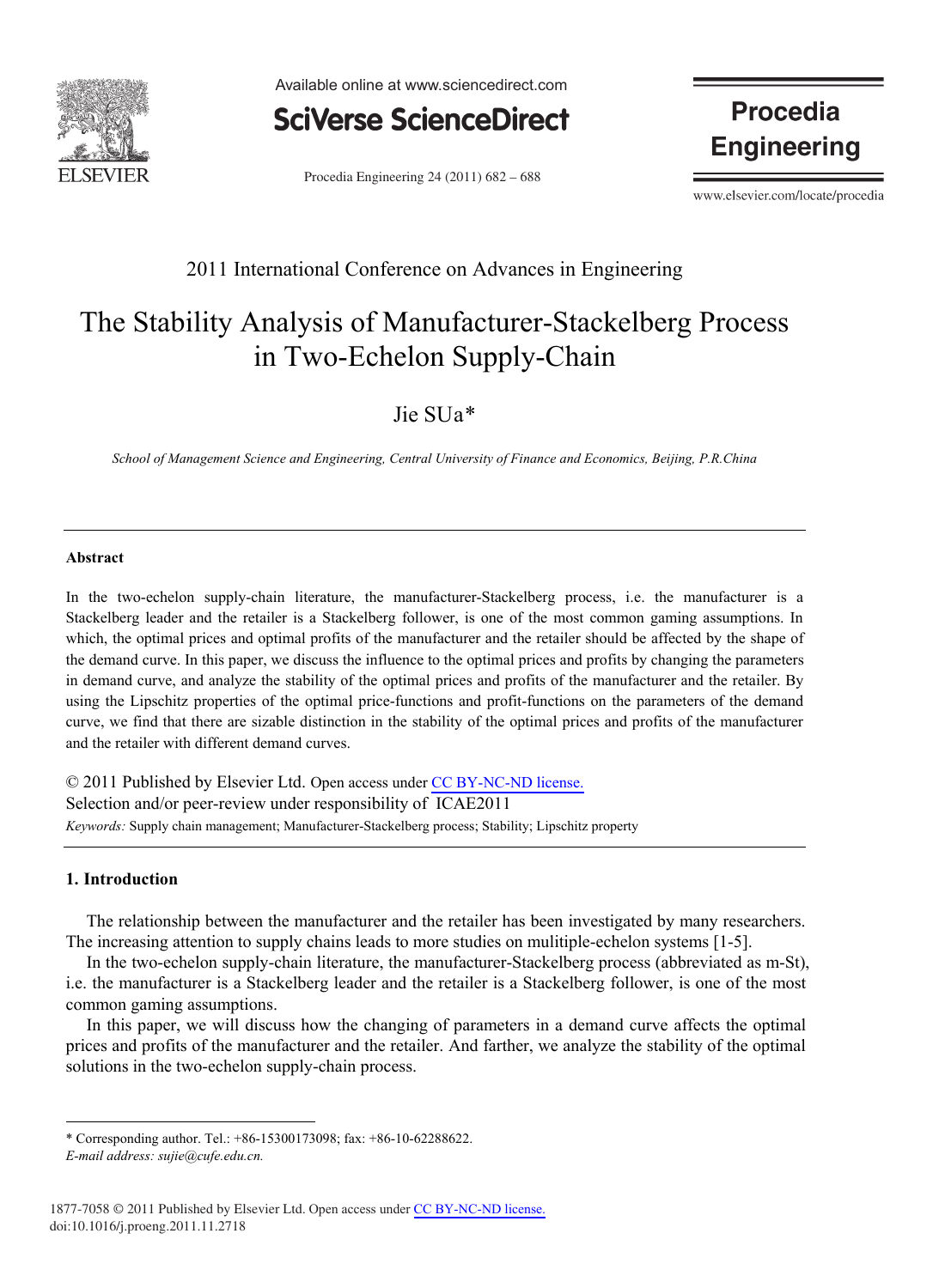#### **2. Preparation knowledge**

In this section, some symbols and background materials on the stability in mathematical programming and Lipschitz property of functions are given.

#### *2.1. Basic definitions*

In this section, some symbols are given for convenience, and the form of these symbols according to Lau-Lau [3].

### **Nomenclature**

 $\Pi$  Profit.  $\Pi$  may have two subscripted letters and two superscripted letters, e.g.,  $\Pi_{IR}^{[mS]}$ .  $\Pi$  's two-

lettered superscript " $[mS]$ " designates for m-St process.  $\Pi$  's first subscripted letter denotes the demand-

curve form; it will be either *l* for "linear", *c* for "iso-elastic" or *e* for "exponen-tial".  $\Pi$  's second

subscripted letter will be either *M* for manufacture, or *R* for retailer.

- *c* unit manufacturing cost incurred by the manufacturer.
- *w* unit wholesale price charged to the retailer by the manufacturer.
- *p* unit retail price the retailer charges the consumers.

*D<sub>p</sub>* demand function of *p* . And *D<sub>p</sub>* 's second subscript denotes different type of the demand

function, e.g.,  $D_{nl}$ .

There are three kinds of demand functions considered in this paper:

- First kind is the linear demand curve  $D_{pl} = a bp$ , where *a* and *b* are positive parameters,  $a/b \ge p$ .
- Second kind is the iso-elastic curve  $D_{pl} = Kp^{-\alpha}$ , where *K* and  $\alpha$  are positive parameters,  $\alpha > 1$ .

• Third kind is the exponential curve  $D_{pl}^{\dagger} = \gamma e^{-\beta p}$ , where  $\gamma$  and  $\beta$  are positive parameters.

In this paper, we consider the case of one manufacturer selling to one retailer, so their profit functions without logistic cost components are, respectively:

$$
\Pi_M = (w - c)D_p, \ \Pi_R = (p - w)D_p \tag{1}
$$

So the mathematical model of the m-St process can be described as a bilevel programming problem as follows:

$$
\max_{w\geq 0} \left\{ (w-c)D_p : p \in \arg\max_{p\geq 0} (p-w)D_p \right\} \tag{2}
$$

#### *2.2. Preparation knowledge*

In this section, some background material on the stability in mathematical programming and Lipschitz property of functions which will be used later. We give only concise definitions and facts that will be needed in the paper, and there are more detailed information in [6-8].

For the parameter programming problem

$$
\max \{ f(x,t) : x \in S(t) \subseteq \mathbb{R}^n, t \in T \subseteq \mathbb{R}^m \}
$$
\n
$$
(3)
$$

We denote  $R_t^*$ ,  $f_t^*$  as the optimal region and the optimal value of problem (3), where *t* is a parameter. Then we have some definitions on the stability of problem (3).

**Definition 1** Problem (3) is called weak stable on parameter  $t_0 \in T$ , if 1)  $R_{t_0}^* \neq \Phi$ ,